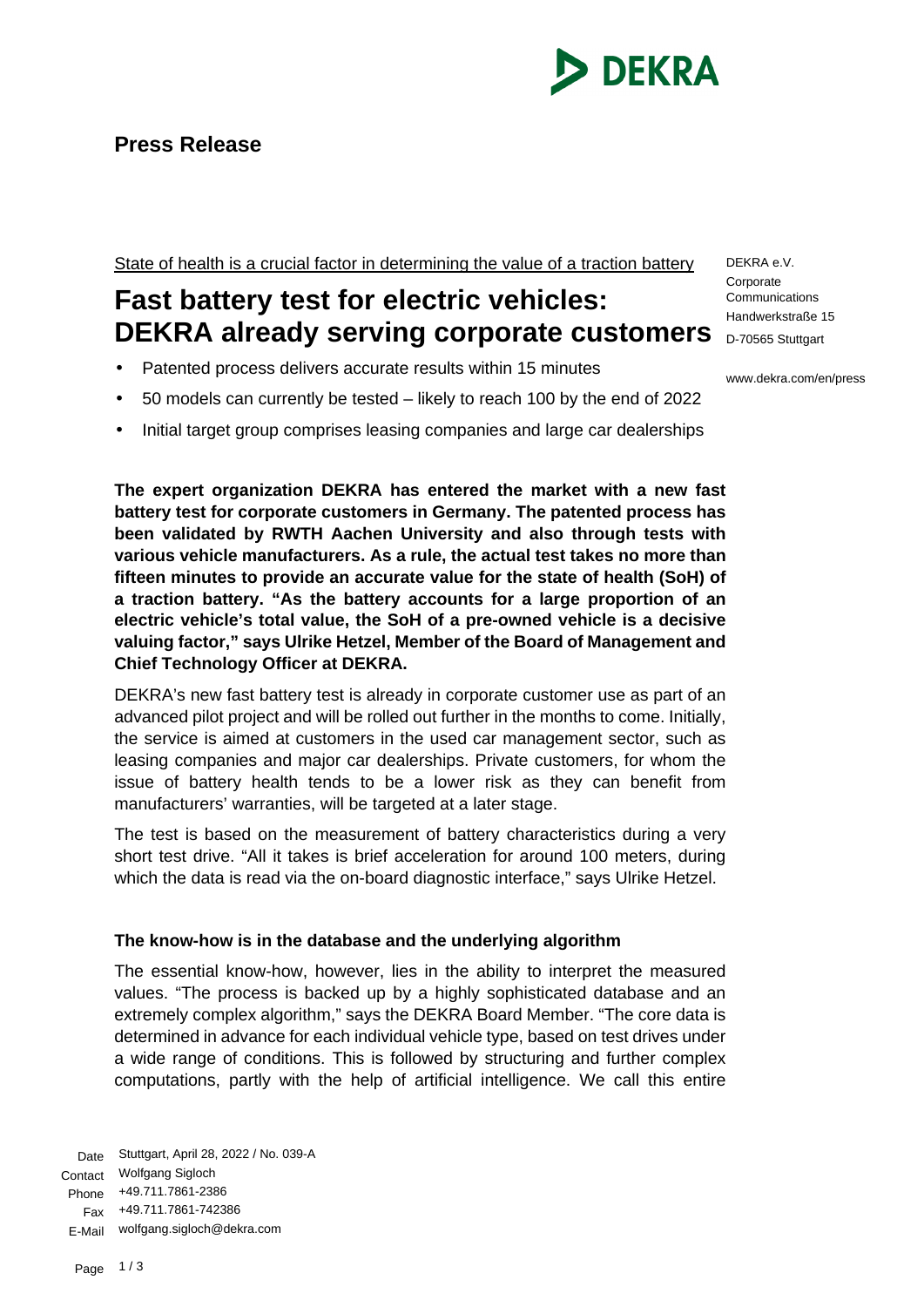

process 'parameterization'. In the test, the results of the measurement are evaluated based on these type-specific parameters."

#### **100 vehicle types will be on the list by the end of the year**

At present, the list of types for which DEKRA can offer a fast test comprises more than 50 vehicle models. They include volume models from various German and other European manufacturers (VW, Mercedes-Benz, BMW, Renault), but also, for example, Asian makes (Kia, Hyundai). "We currently cover around one third of all vehicles in Germany that are powered by batteries or hybrid engines, and we are continually parameterizing further models," says Ulrike Hetzel. "By the end of the year, we want to have the relevant data material for another 50 vehicle types, so we'll be covering more than half of all vehicles in Germany."

The demand for determining the state of health of an electric vehicle traction battery is expected to grow over the next few years. Thanks to government subsidies, hundreds of thousands of vehicles with either batteries or hybrid drives are now entering the market. As soon as they change hands, the health of their batteries becomes a highly relevant factor in determining their value.

"Particularly in used car management, e.g., in lease buybacks, the accurate and fast determination of the state of health is extremely important if the overall process is to remain cost-effective," says DEKRA CTO Hetzel. "With other methods, the whole thing usually takes at least several hours, sometimes days – including time-consuming charging and discharging cycles. So, the big advantage is that we can provide a highly reliable assessment within a very short time. No one else in the market offers such a fast method."

#### *Caption:*

The patented DEKRA fast battery test provides a swift and reliable way to determine the state of health (SoH) of a traction battery in an electric vehicle. It is based on measuring certain parameters of the battery during a very short test drive. The actual know-how lies in a sophisticated database and a highly complex algorithm.

#### *About DEKRA*

*DEKRA has been active in the field of safety for almost 100 years. Founded in 1925 in Berlin as Deutscher Kraftfahrzeug-Überwachungs-Verein e.V., it is today one of the world's leading expert organizations. DEKRA SE is a subsidiary of DEKRA e.V. and manages the Group's operating business. In 2021, DEKRA generated preliminary sales totaling almost EUR 3.5 billion. The company currently employs around 46,500 people in*  approximately 60 countries on all continents. With qualified and independent expert *services, they work for safety on the road, at work and at home. These services range from vehicle inspection and expert appraisals to claims services, industrial and building*  inspections, safety consultancy, testing and certification of products and systems, as well *as training courses and temporary work. The vision for the company's 100th birthday in*